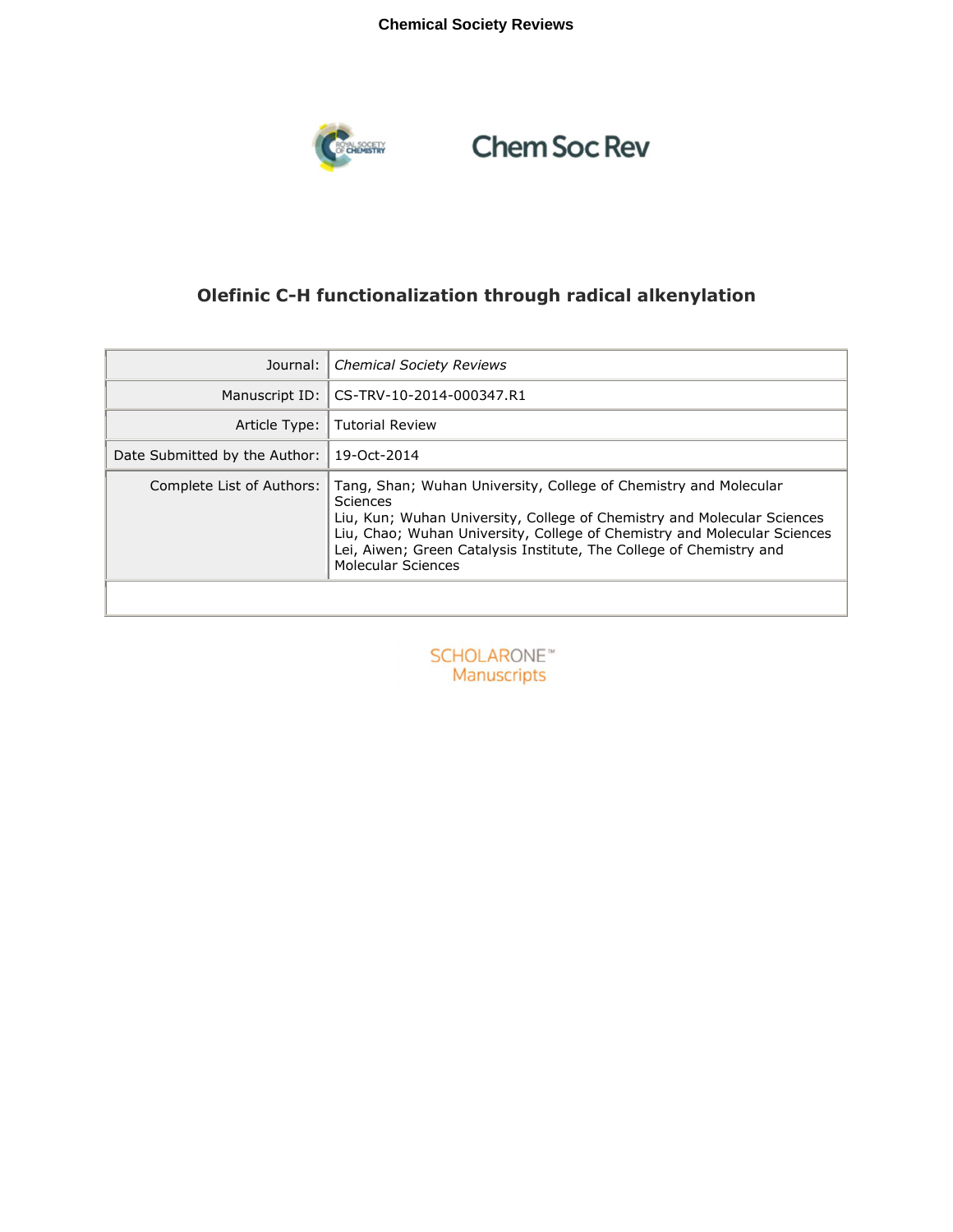# Journal Name RSCPublishing

# **TUTORIAL REVIEW**

# **Olefinic C-H functionalization through radical alkenylation**

**Cite this: DOI: 10.1039/x0xx00000x** 

Shan Tang,<sup>*a*</sup> Kun Liu,<sup>*a*</sup> Chao Liu,<sup>*a*</sup> and Aiwen Lei\*, *a,b* 

Received 00th January 2012, Accepted 00th January 2012

DOI: 10.1039/x0xx00000x

**www.rsc.org/** 

Direct olefinic C-H functionalization represents the ideal way of introducing alkenyl group into organic molecules. The well-known process is the Heck reaction, which goes through transition metal involving alkene insertion and β-hydride elimination. However, traditional Heck reaction mainly deals with the alkenylation of aryl or vinyl electrophiles. Recent developments have revealed that alkenylation can also be achieved through radical addition to alkene and following SET oxidation/elimination. The radical alkenylation pathway allows the alkenylation with a variety of carbon-centered radicals and even heteroatom-centered radicals. This *Tutorial Review* gives an overview of recent advances in this emerging field.

#### **Key learning points:**

(1) Olefinic C-H functionalization being achieved through radical processes

(2) Single electron transfer processes in transition metal catalysis

(3) Alkenyl functionality recovery from carbon-centered radicals after radical addition to alkenes

(4) Radical generation under reductive and oxidative conditions (5) Both carbon-carbon bond and carbon-heteroatom bond being constructed through radical alkenylation

### **1. Introduction**

Substituted alkenes are among the most useful and important structures in natural products, pharmaceuticals, materials and agrochemicals. Construction of substituted alkenes has long attracted the attention of the chemistry community.<sup>1</sup> Among the developed methods, direct olefinic C-H functionalization represents the most straightforward way of introducing alkenyl groups into organic molecules. The well-known process is the palladium-catalysed Heck reaction, which has now become a fundamental synthetic transformation.<sup>2</sup> However, the transition metal catalysed Heck reaction mainly deals with the alkenylation of aryl or vinyl electrophiles. Generally, it is known to go through transition metal involving alkene insertion and  $\beta$ -hydride elimination (Scheme 1, (a)).<sup>2</sup> Due to the decreased rates of oxidative addition and following facile βhydride elimination, it is usually difficult for alkyl electrophiles to achieve alkenylation through traditional Heck reaction pathway.<sup>3</sup> To solve this problem, radical processes have been gradually developed in recent years.

Addition of radicals to unsaturated bonds is a well-known process in radical reactions.<sup>4</sup> However, radical addition to alkenes usually ends up with reductive addition or difunctionalization since there are a lack of elimination protocols. Recent achievements have revealed that the carbon

radical generated from radical addition can go through an SET oxidation/elimination step to recover the alkenyl functionality (Scheme 1, (b)). In those processes, radicals can be generated from both the SET reduction of organic halides (R-X) and SET oxidation of organometallic compounds (R–M) or hydrocarbons (R–H). This reaction type has been applied to a variety of carbon centered radicals and even heteroatom centered radicals. Thus, a lot of synthetically useful substituted alkenes can be constructed. This reaction pathway provides a new sight for the construction of substituted alkenes.

Over the past decade, various catalytic systems were developed for the olefinic C-H functionalization through radical processes. Spectacularly**,** developments in the transition metal catalysed radical alkenylation reactions opened a door for the alkenylation with alkyl electrophiles.<sup>5-8</sup> Transition metals including Co, Pd, Ni and Cu, have subsequently been applied as catalysts in radical alkenylation processes. Moreover, radical alkenylation under transition metal free conditions has also been developed in recent years. Due to the novel breakthroughs in this area, we herein provide an overview which covers the recent development of this emerging field. Since this review focuses on the olefinic C-H functionalization processes, radical alkenylation with other functionalized alkenes such as cinnamic acids<sup>9</sup>, vinyl bromides<sup>10</sup> and vinyl sulfones<sup>11, 12</sup> will not be

discussed on this occasion.<br>(a) Palladium catalysed Heck reaction



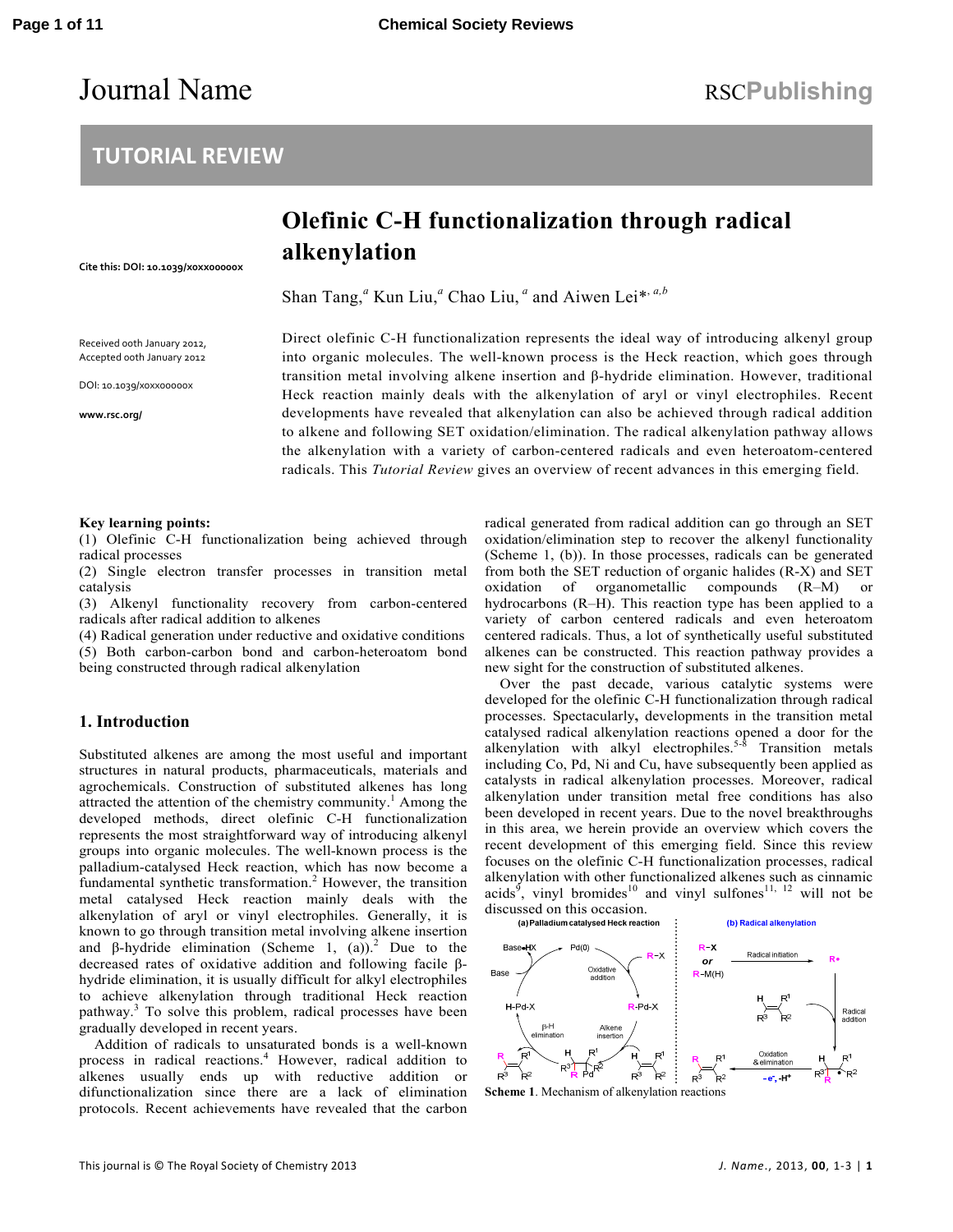## **2. Cobalt catalysed radical alkenylation**

In 2002, Oshima and co-workers demonstrated - a pioneering work of intermolecular cross-coupling between unactivated alkyl halides with styrenes through cobalt catalysis (Scheme  $2)$ .<sup>5</sup>  $CoCl<sub>2</sub>(dpph)$  was used as the catalyst and trimethylsilylmethylmagnesium chloride was applied as an additive. Significantly, primary, secondary and even tertiary alkenyl halides were all suitable in this transformation. Moreover, less reactive alkyl chlorides also showed similar reactivity to alkyl iodides and bromides. A good functional group tolerance of styrene was achieved because of the low reactivity of  $Me<sub>3</sub>SiCH<sub>2</sub>MgCl$ .<br>cat. CoCl<sub>2</sub>(dpph)



 $c - C_6 H_{11} \simeq$ C<sub>6</sub>H<sub>4</sub>-p-Cl <sup>c-C<sub>6</sub>H<sub>11</sub> / C<sub>6</sub>H<sub>4</sub>-p-OMe<sup>c-C<sub>6</sub>H<sub>11</sub> /</sup></sup> C<sub>6</sub>H<sub>4</sub>-p-CON(CH<sub>2</sub>Ph)<sub>2</sub>  $X = Br. 82%$  $X = Br. 85%$  $X = Br. 29%$ 

**Scheme 2.** Cobalt-catalysed radical alkenylation of unactivated alkyl halides.

The mechanism of this cobalt-catalysed reaction turned out to be quite different from the palladium-catalysed Heck reaction. In this reaction system, the reaction with cyclopropylmethyl bromide furnished a ring opening product (eqn. (1)) while the reaction with an iodoacetal afforded a tetrahydrofuran derivative (eqn. (2)). The features indicated the generation of alkyl radicals.

$$
B_{r} + \n\mathcal{D}_{Ph} \xrightarrow{\text{5 mol % CoCb(dpph)} \atop \text{50~Wes-SiCH-MgCl}} 50\% \n\text{ph} \t(1)
$$

$$
n\text{-}G_4H_9O
$$
  $^{\circ}$   $\rightarrow$   $Ph$  
$$
\xrightarrow{5 \text{ mol % CoC1a(pnh)} \atop 2.5 \text{ equiv } Me_3SiCH_2MgCl} n\text{-}G_4H_9O
$$
  $Ph$  (2)  $^{5}P_1$   $\xrightarrow{2.5 \text{ equiv } Me_3SiCH_2MgCl} n\text{-}G_4H_9O$ 

After the preliminary mechanistic study, a cobalt-catalysed single electron transfer mechanism was put forward by the authors (Scheme 3).<sup>13</sup> Co(II) complex could be reduced to a  $Co(0)$  complex in presence of  $Me<sub>3</sub>SiCH<sub>2</sub>MgCl$  (Y-H). The proposed catalytic cycle is initiated from the single electron transfer between the generated Co(0) complex and alkyl halides. An alkyl radical is generated along with a Co(I) complex. Afterwards, radical addition to styrene by the alkyl radical will generate a benzyl radical. The  $Co(I)(Me<sub>3</sub>SiCH<sub>2</sub>)$ dpph captures this radical to form a C-Co(II) bond formation complex.<sup>14</sup> β-Hydride elimination of the Co(II) complex furnishes the final product. Finally, reductive elimination of Finally, reductive elimination of  $HCo(II)(Me<sub>3</sub>SiCH<sub>2</sub>)$ dpph regenerates the  $Co(0)$  complex to complete the catalytic cycle.



**Scheme 3.** Proposed mechanism for the cobalt-catalysed radical alkenylation.

At the same time, Oshima and co-workers also extended this reaction to an intramolecular version (Scheme 4).<sup>15</sup> Under similar condition with the intermolecular reaction, 6-halo-1 hexene derivatives could be transformed into methylenecyclopentanes through cobalt catalysis.



**Scheme 4.** Cobalt-catalysed intramolecular radical alkenylation of 6-halo-1 hexene derivatives.

It is known that alkyl radical can be generated from epoxides by single electron transfer reduction of electron-rich metal complex.<sup>14</sup> In 2004, the former cobalt radical alkenylation protocol was introduced into the alkenylation with epoxides (Scheme 5). $16$  Moderate to good yields could be obtained while the generated product, homocinnamyl alcohol, was obtained as a mixture of regioisomers. Aziridines were also suitable in this transformation to furnish homocinnamylamines. Mechanistically, the authors believed that the reaction might be initiated from ring opening of the epoxide by reacting with magnesium chloride instead of the direct single electron transfer between electron rich cobalt complexes with epoxides.



**Scheme 5.** Cobalt-catalysed radical alkenylation of epoxide with styrene.

### **3. Palladium catalysed radical alkenylation**

As early as 1998, Meijere and Waegell demonstrated a direct alkenylation of bridgehead adamantyl bromides with styrenes. They mentioned that the reaction might proceed through a radical or cationic mechanism, or a competition between those and a Heck-type mechanism was conceivable.<sup>3</sup> More recently, Alexanian *et al.* developed a palladium catalysed radical process to achieve the intramolecular alkenylation with unactivated alkyl iodides (Scheme 6).<sup>8</sup> Importantly, Pd(PPh<sub>3</sub>)<sub>4</sub> was used as the catalyst under 10 atm pressure of CO. A suitable organic base was also important in this transformation. Both 5-membered and 6-membered ring could be synthesized through this process. However, the reaction afforded alkene isomerization product in most cases. The presence of CO was important for minimizing the formation of alkene isomers for the intramolecular alkenylation products. In a radical trapping experiment, the cyclization reaction was totally shut down and alkyl radical was trapped by TEMPO. This result clearly supported a radical alkenylation pathway under palladium catalysis. Besides the intramolecular reaction, the intermolecular cross coupling between unactivated iodides and styrenes afforded moderate results.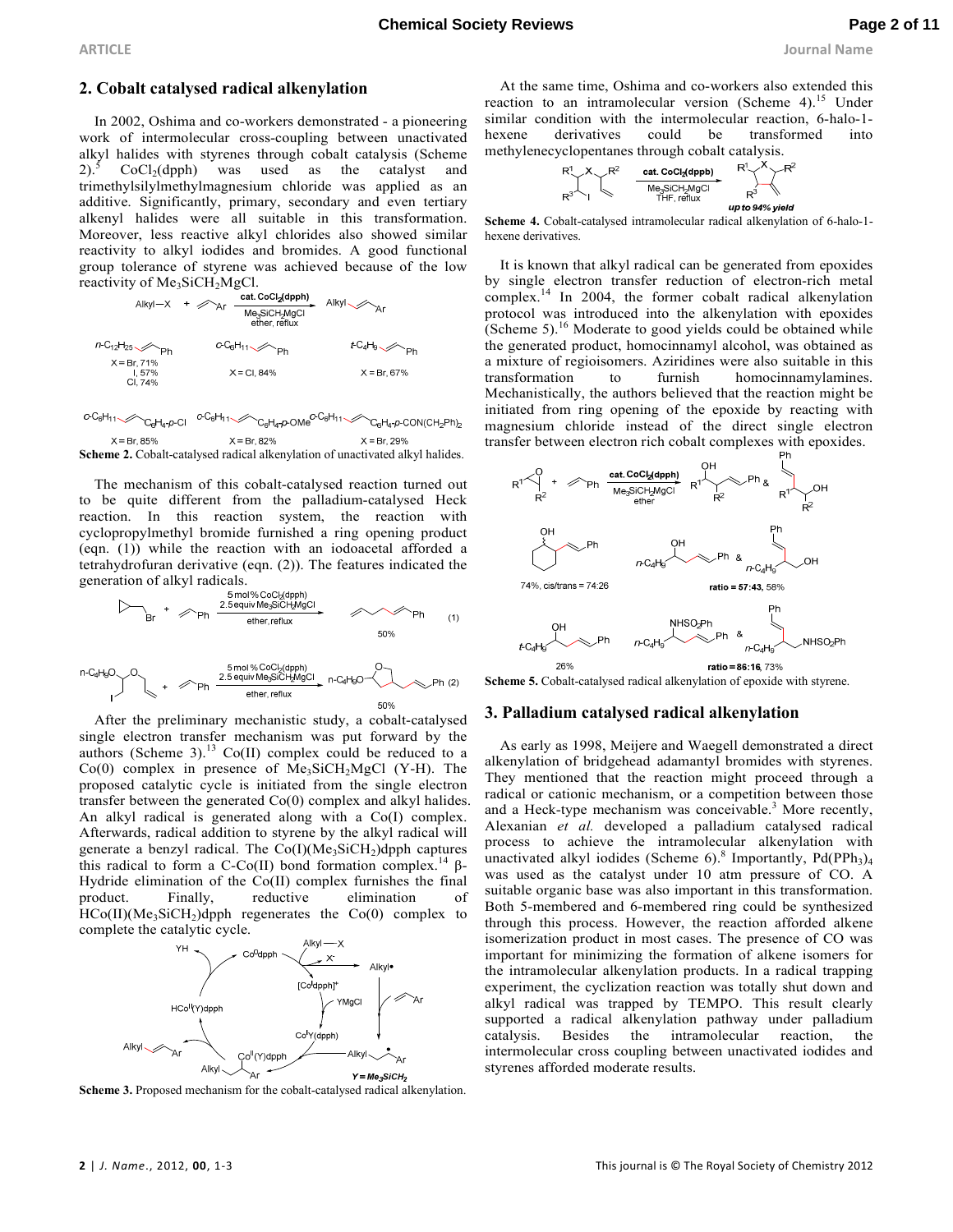

 $R = CH<sub>2</sub>OH, 51%$ **Scheme 6.** Palladium-catalysed intramolecular and intermolecular radical alkenylation of unactivated alkyl iodides.

Until 2014, Alexanian and Zhou independently and simultaneously made improvements to the intermolecular alkenylation reaction of alkyl halides.<sup>17, 18</sup> In Alexanian's study, the alkene substrates were expanded to non-styrenyl substrates (Scheme 7).<sup>17</sup> PdCl<sub>2</sub>(dppf) was used as the pre-catalyst instead of Pd(PPh<sub>3</sub>)<sub>4</sub>. In the case of electron deficient olefins,  $K_3PO_4$ was found to be the optimized base. Importantly, electron-poor alkenes including vinyl ketones and acrylonitriles were firstly applied in radical alkenylation reactions. Both primary and secondary alkyl iodides were suitable in this system. The reaction showed a good functional group tolerance on styrenyl substrates. However, the reaction demonstrated moderate *E/Z*diastereoselectivity.



**Scheme 7.** Palladium-catalysed intermolecular radical alkenylation of unactivated alkyl iodides.

A significant development was made by Zhou in the same year.<sup>18</sup> With the help of LiI, other alkyl halides including alkyl bromides and alkyl chlorides were applied in this Pd-catalysed radical alkenylation since they might generate alkyl iodides *in situ*. Dppf was proved to be the most efficient ligand, which was similar to that of Alexanian's work. While this reaction showed better diastereoselectivity than that of Alexanian's work (Scheme 8).



**Scheme 8.** Palladium-catalysed intermolecular radical alkenylation of unactivated alkyl halides.

Both in the works of Alexanian and Zhou, a radical-clock substrate 6-iodo-1-hexene selectively afforded the ring-closed alkenylation product with no linear coupling product observed (eqn. (3) and (4)). Furthermore, the alkyl radical could be trapped by a commonly used radical trapping reagent TEMPO. These results are consistent with a single-electron pathway  $(eqn. (5))$ 



A single electron transfer mechanism was proposed by both authors. In this mechanism, the  $Pd(0)/Pd(I)/Pd(II)$  catalytic cycle is quite similar to the  $Co(0)/Co(1)/Co(II)$  catalytic cycle. Compared with the mechanism through cobalt catalysis, the major difference is that there is no Grignard reagents participation, which allows base-sensitive functional groups to be tolerated (Scheme 9).<br>Base-HX



**Scheme 9.** Proposed mechanism for the palladium-catalysed radical alkenylation of unactivated alkyl halides.

#### **4. Nickel catalysed radical alkenylation**

In 2012, Lei and co-workers described a Nickel-catalysed radical alkenylation reaction for the alkenylation of α-carbonyl alkyl halides with styrenes (Scheme 10).<sup>6</sup> Ni(PPh<sub>3</sub>)<sub>4</sub> was used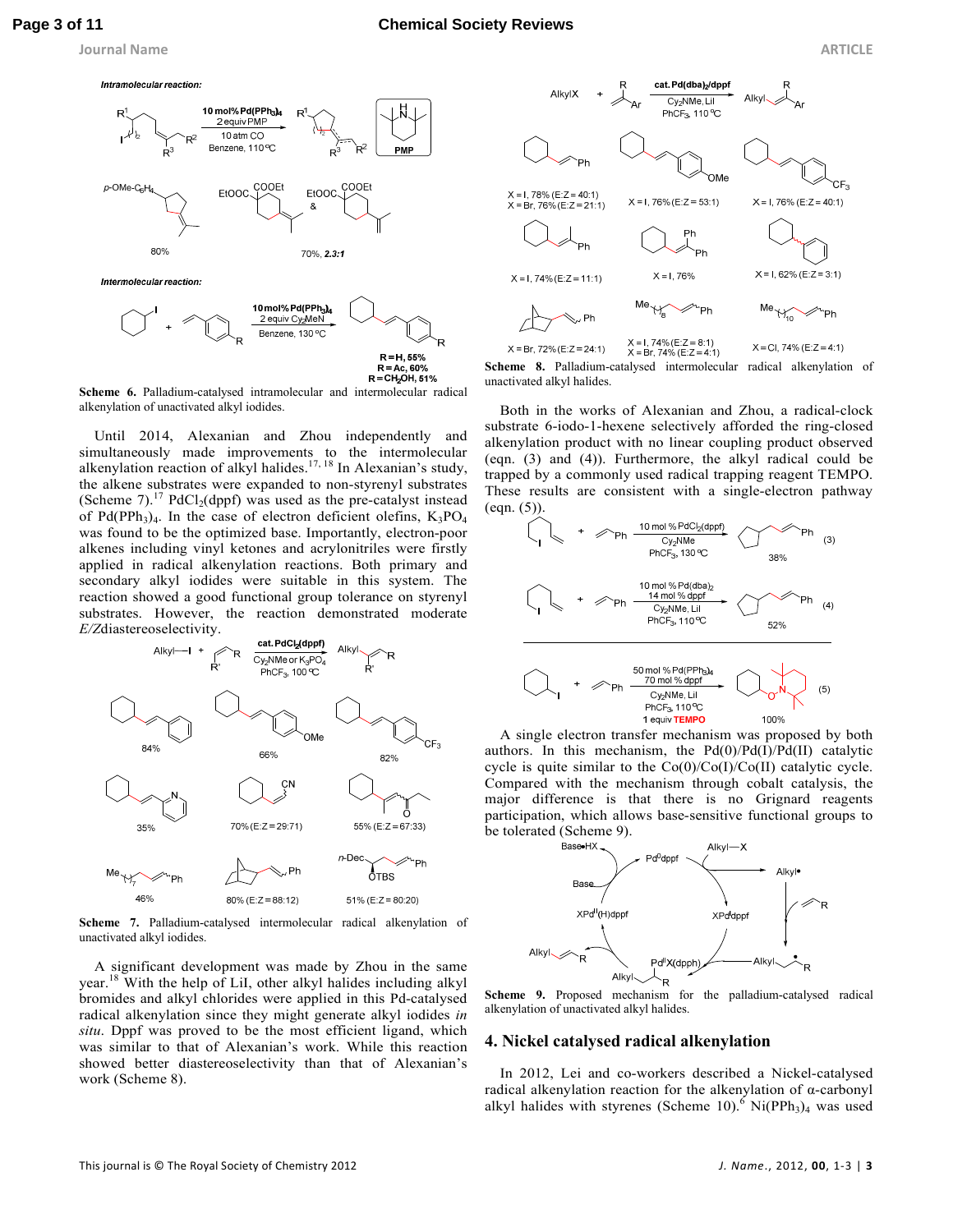as the pre-catalyst and dppp was the optimized ligand. In this reaction system, only α-carbonyl alkyl bromides were applied as the alkyl halide source. Both secondary and tertiary alkyl bromides were suitable in this transformation while primary alkyl bromides were ineffective. Interestingly, amides bearing free NH groups were tolerated in this transformation. Higher temperature and an additive were both applied to ensure the reaction with non-electron-rich styrenes. However, electron deficient styrenes were still unsuitable in this reaction system.



**Scheme 10.** Nickel-catalysed radical alkenylation of α-carbonyl alkyl bromides.



**Scheme 11.** Nickel-catalysed radical alkenylation of α-cyano alkyl bromides.

In the next year, the author extended the reaction to α-cyano alkyl bromides for the synthesis of  $β$ , γ-unsaturated nitriles (Scheme 11).<sup>19</sup> During this study, the author demonstrated that high temperature was crucial to selective alkenylation with nonelectron-rich styrenes. Primary α-cyano alkyl bromides were suitable while tertiaryα-cyano alkyl bromides were too sensitive to be tolerated in this system. The authors explored the electron transfer process between the catalyst and alkyl bromides through EPR analysis. The reaction of α-cyano alkyl bromides with  $Ni(0)$  generates the active  $Ni(I)$  species. The reaction was believed to go through a single electron transfer process. Different from the mechanism proposed by Oshima, a Ni(I)/Ni(II) catalytic cycle was brought out by Lei and coworkers (Scheme 12). Since the reaction exhibited an excellent regioselectivity, it is believed that no C-M bond was formed in this reaction system. The carbon-carbon double bond recovery was proposed to go through a direct radical oxidation to generate a benzyl cation intermediate and a following deprotonation promoted by the base.



**Scheme 12.** Proposed mechanism for the Nickel-catalysed radical alkenylation of alkyl bromides.

Actually, arylboronic acids can be oxidized to generate aryl radicals in the presence of transition-metal salts and oxidants. Addition of aryl radical to alkenes has also been demonstrated in previous studies. In 2013, Lei and co-workers achieved an oxidative alkenylation between arylboronic acids and styrenes (Scheme 13).<sup>20</sup> Ni(acac)<sub>2</sub>/PPh<sub>3</sub> was applied as a catalyst and  $K_3PO_4$  was still the best choice of base. A single electron oxidant TEMPO was found to be the ideal oxidant. A variety of functional groups were well tolerated and moderate to good yields were obtained. It is noteworthy that electron deficient styrenes were well tolerated in this reaction system. Mechanistically, aryl radical was believed to be generated via oxidation by TEMPO with the assistance of nickel salts.

$$
Ar^1-B(OH)_2 + \n\mathcal{A}r^2 \n\begin{array}{ccc}\n\text{cat. Ni}(acac) & PPH_3 \\
\hline\n\text{K}_2PQ_4, CH_3CN & Eonly \\
\text{[Ox]: TEMPO} & \text{f} \text{exanplies} \\
\text{37-88% yield}\n\end{array}
$$

**Scheme 13.** Nickel-catalysed oxidative radical alkenylation of arybronic acids.

## **5. Copper catalysed radical alkenylation**

Copper catalysed radical alkenylation has been extensively studied over the past few years. A lot of radicals involving carbon centered radicals and even heteroatom centered radicals were subsequently applied in direct radical alkenylation reactions. In this part, the recent achievements of the copper catalysed radical alkenylation from different radical precursors will be discussed.

#### **5.1 Alkyl radical**

**5.1.1 Reductive generation of alkyl radical** In 2013, Nishikata and co-workers developed a copper/triamine catalyst system for the radical alkenylation of activated tertiary alkyl bromides with styrenes (Scheme  $14$ ).<sup>7</sup> TBAB was used as an additive. The reaction showed a good reactivity with various tertiary alkyl bromides at room temperature. However, the alkene substrates were strictly limited to electron-rich vinyl arenes.



**Scheme 14.** Copper-catalysed oxidative radical alkenylation of tertiary activated alkyl bromides.





When TEMPO was added, the  $\alpha$ -carbonyl carbon radical could be trapped under the standard condition (eqn. (6)). On the other hand, the reaction with secondary alkyl bromide afforded a cyclopropanation product, which was important for understanding the mechanism of this copper catalytic system (eqn. (7)). Based on these experiment results, the author proposed a Cu(I)/Cu(II) catalysed mechanism for this reaction. Different from the previous reports, the carbon-carbon double bond recovery was proposed to go through an atom transfer to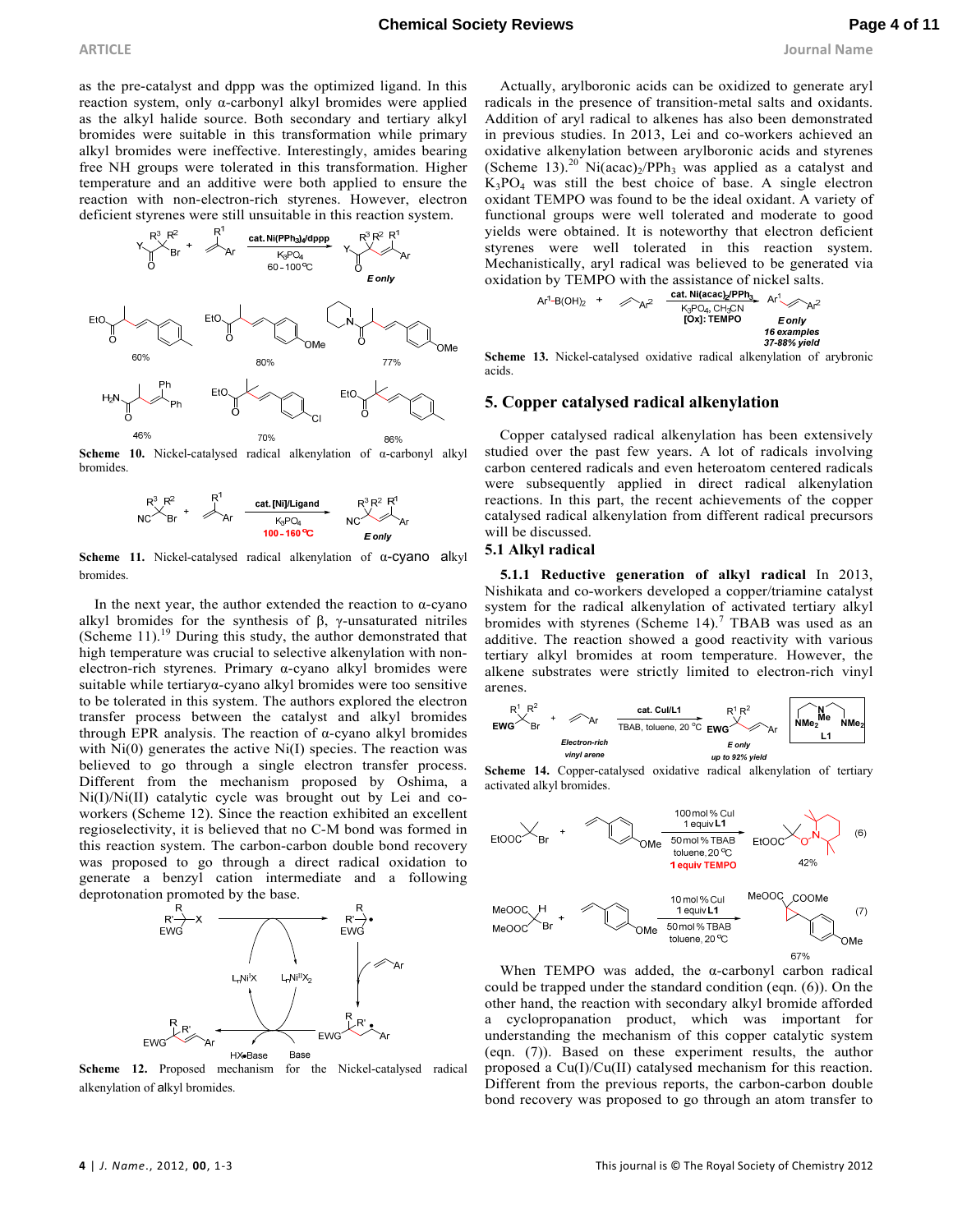generate a brominated intermediate and a following HBr elimination promoted by base (Scheme 15).



**Scheme 15.** Proposed mechanism for the copper-catalysed radical alkenylation of tertiary alkyl bromides.

In the next year, Lei and co-workers demonstrated their discovery of the copper-catalysed radical alkenylation between activated alkyl bromides with styrenes (Scheme  $16$ ).<sup>21</sup> CuCl was used as the catalyst and 1 10-phenanthroline(1,10-phen) was applied as the ligand. The reaction was performed at 100 <sup>o</sup>C. Both benzyl bromides and  $\alpha$ -carbonyl alkyl bromides were suitable substrates in this system. Primary, secondary and tertiary alkyl bromides were all reactive substrates for furnishing the alkenylation product. The alkene substrate was limited to electron-neutral and electron-rich styrenes. Mechanistically, EPR experiments observed the single electron transfer between Cu(I) and 2-(bromomethyl)benzonitrile, which



**Scheme 16.** Copper-catalysed oxidative radical alkenylation of activated alkyl bromides.

**5.1.2 Oxidative generation of alkyl radical** Actually, alkyl radical could also be generated from organometallic compounds (R–M) or aliphatic hydrocarbons (R–H) under oxidative conditions. In 2012, Chemler and co-workers reported that a chiral β-aminoalkyl radical could be generated from an enantioselective aminocupration of a  $\gamma$ -aminoalkene followed by C−Cu(II) homolysis (Scheme 17).<sup>22</sup> The generated radical could undergo direct alkenylation under oxidative conditions.  $Cu(OTf)_2$  in combination with a chiral bisoxazoline was applied as the catalyst system and  $MnO<sub>2</sub>$  was used as the oxidant. Two years later, the same group discovered that chiral β-alkoxyl radicals could also be generated from enantioselective oxycupration of a γ-hydroxylalkene followed by C-Cu(II) homolysis.<sup>23</sup> In both of the processes, the substrate scope of alkenes was limited to 1,1-diarylethylenes and electron rich styrenes. Mono-substituted styrenes gave lower yields than that of 1,1-diphenylethylene.



**Scheme 17**. Copper-catalysed oxidative radical alkenylation of γaminoalkene or γ-hydroxylalkene.

As mentioned in the nickel catalysed radical alkenylation, aryl radical could be generated from the oxidation of arylboronic acids. Chemler and co-workers also applied their copper catalytic system to the oxidative radical alkenylation of alkyltrifluoroborates with vinyl arenes (Scheme 18).<sup>24</sup> Various alkyltrifluoroborates could couple with 1,1-diphenylethylene in moderated to good yields. Unfortunately, this reaction suffered from a similar substrate scope on the vinyl arenes from their previous reports.

$$
R1 \cong \text{Pheny, benzyl, vinyl} \xrightarrow{\text{R}^2} \text{At} \xrightarrow{\text{Cat. Cu(OTf)}_2/1, 10\text{-Phen}} \text{R}^2
$$
\n
$$
R1 \cong \text{Pheny, benzyl, vinyl} \xrightarrow{\text{COC'B}} \text{Ar} \xrightarrow{\text{DCE, 105 °C}} \text{R}^2
$$
\n
$$
\xrightarrow{\text{COC'Bu, O'Bu}} \text{COC'Bu, O'Bu}
$$

**Scheme 18.** Copper-catalysed oxidative alkenylation of alkyltrifluoroborates.

The reaction with 1-phenylvinylcyclopropane gave a ring expansion product in a 68% yield, supporting the addition of a benzyl radical to the alkene (eqn. (8)). This result strongly supported the radical mechanism of this transformation.



Compared with the radical generation from organic halides and organoboron compounds, the direct utilization of hydrocarbons to achieve alkenylation is an environmentally friendly pathway.<sup>25-27</sup> Recent attention has been paid to the radical alkenylation with simple hydrocarbons. In this year, Lei and coworkers achieved the direct radical alkenylation of ether derivatives.<sup>28</sup> CuI was used as the catalyst and *di-tert*butylperoxide (DTBP) was the most effective oxidant. The utilization of KI as an additive was positive for improving the yield of the desired product. It is worthy of noting that the ethers need to be used as solvents in this transformation. Various ether derivatives including ethyl ether were suitable coupling partners in this transformation (Scheme 19). However, for the alkene substrates, only 1,1-diarylalkenes were suitable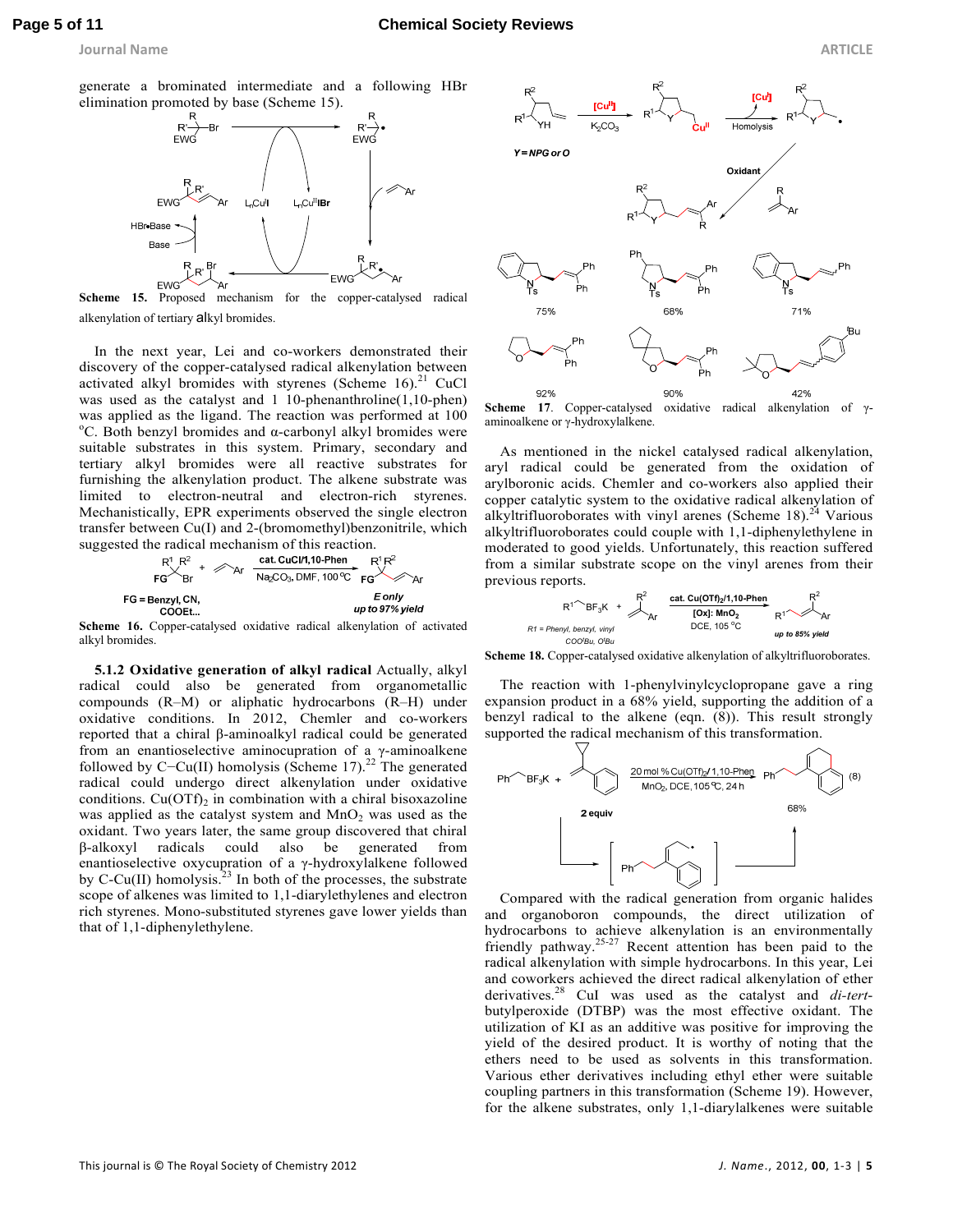**ARTICLE Journal Name**

for generating the alkenylation product, which might be due to the fact that the corresponding generated radical is relatively easy to be oxidized to recover the alkene functionality. These types of olefins are usually good radical trapping reagents. Furthermore, the THF radical was captured by TEMPO in a 53% yield (eqn. (9)). These results obviously exhibited a radical process of this transformation.



Scheme 19. Copper-catalysed oxidative alkenylation of different ethers.

$$
\begin{array}{|c|c|c|c|}\hline & & & 10 \text{ mol}\% \text{ Cul} & & & & \\ \hline & & & 20 \text{ mol}\% \text{ Kl} & & & & \\ \hline & & 20 \text{ eq. DTBP} & & & & & \\ \hline & & 120 \text{ eq. DTBP} & & & & & \\ & & 10 \text{ equiv TEMPO} & & & 53\% \\ \hline \end{array} \hspace{0.2cm} \begin{array}{|c|c|c|c|}\hline \cr & & & \cr & & & \cr & & & \cr & & & & \cr \hline \cr & & & & & \cr \hline \cr & & & & & \cr \hline \cr & & & & & \cr \hline \cr & & & & & \cr \hline \cr & & & & & \cr \hline \cr & & & & & \cr \hline \cr & & & & & \cr \hline \cr & & & & & \cr \hline \cr & & & & & \cr \hline \cr & & & & & \cr \hline \cr & & & & & \cr \hline \cr & & & & & \cr \hline \cr & & & & & \cr \hline \cr & & & & & \cr \hline \cr & & & & & \cr \hline \cr & & & & & \cr \hline \cr & & & & & \cr \hline \cr & & & & & \cr \hline \cr & & & & & \cr \hline \cr & & & & & \cr \hline \cr & & & & & \cr \hline \cr & & & & & \cr \hline \cr & & & & & \cr \hline \cr & & & & & \cr \hline \cr & & & & & \cr \hline \cr & & & & & \cr \hline \cr & & & & & \cr \hline \cr & & & & & \cr \hline \cr & & & & & \cr \hline \cr & & & & & \cr \hline \cr & & & & & \cr \hline \cr & & & & & \cr \hline \cr & & & & & \cr \hline \cr & & & & & \cr \hline \cr & & & & & \cr \hline \cr & & & & & \cr \hline \cr & & & & & \cr \hline \cr & & & & & \cr \hline \cr & & & & & \cr \hline \cr & & & & & \cr \hline \cr & & & & & \cr \hline \cr & & & & & \cr \hline \cr & & & & & \cr \hline \cr & & & & & \cr \hline \cr & & & & & \cr \hline \cr & & & & & \cr \hline \cr & & & & & \cr \hline
$$

Almost at the same time, Wei and co-workers reported a copper catalysed oxidative alkenylation of unactivated alkanes with styrenes (Scheme 20).<sup>29</sup> Similar to the work by Lei, DTBP was utilized as the oxidant. The copper catalyst  $Cu(OTf)_2$  was crucial in this transformation. The substrate scope of styrenyl substrates was better than that of Lei's work. Both electron deficient and electron rich functional groups were tolerated on the styrenyl substrates. Strong electron deficient styrenes were still unreactive in this transformation. Various cyclic alkanes demonstrated good reactivity in this transformation. Significantly, even hexane was effective substrate in this transformation though a poor regioselectivity was obtained (eq. (10)). The major drawback of this systems is that the alkane substrate also need to be used in a large excess amount.



**Scheme 20.** Copper-catalysed oxidative radical alkenylation of unactivated cyclic alkanes.



A Cu(II)/Cu(III) catalysed oxidative radical alkenylation mechanism was proposed by the authors (Scheme 21). The major difference from the previous radical alkenylations is that the radical is initiated from a C-H SET oxidation pathway. Firstly,  $Cu(OTf)_{2}$  was oxidized by DTBP to generate  $Cu(III)$ species and a *tert*-butoxy radical. The *tert*-butoxyl radical would abstract a hydrogen atom from the unactivated alkane to generate the alkyl radical. The radical addition to the alkene gives a benzyl radical, which is believed to undergo direct oxidation by the *in situ* generated Cu(III) complex and deprotonation to release the alkenylation product.



**Scheme 21.** Proposed mechanism for the copper-catalysed oxidative radical alkenylation of unactivated alkanes.

#### **5.2 Acyl radical**

α,β-Unsaturated carbonyl compounds are extremely fascinating owing to their versatility for further synthetic transformations. Aldehyde has been shown to be facile to generate its corresponding acyl radical in the presence of peroxides. In 2013, Lei and co-workers realized the direct alkenylation of aryl acyl radicals under copper-catalysed oxidative conditions (Scheme 22).<sup>30</sup> Utilization of  $\text{CuCl}_2/\text{TBHP}$ as the catalyst and oxidant combination was effective for the generation of alkenylation product. The reaction was conducted under a solvent-free condition. Only aromatic aldehydes and styrenes were suitable in this transformation. Strong electron deficient styrenes were ineffective in this transformation.



**Scheme 22.** Copper-catalysed oxidative radical alkenylation of aromatic aldehydes.

Addition of a radical inhibitor BHT in the reaction system completely shut down the generation of the coupling product, indicating that a radical process is most likely involved. This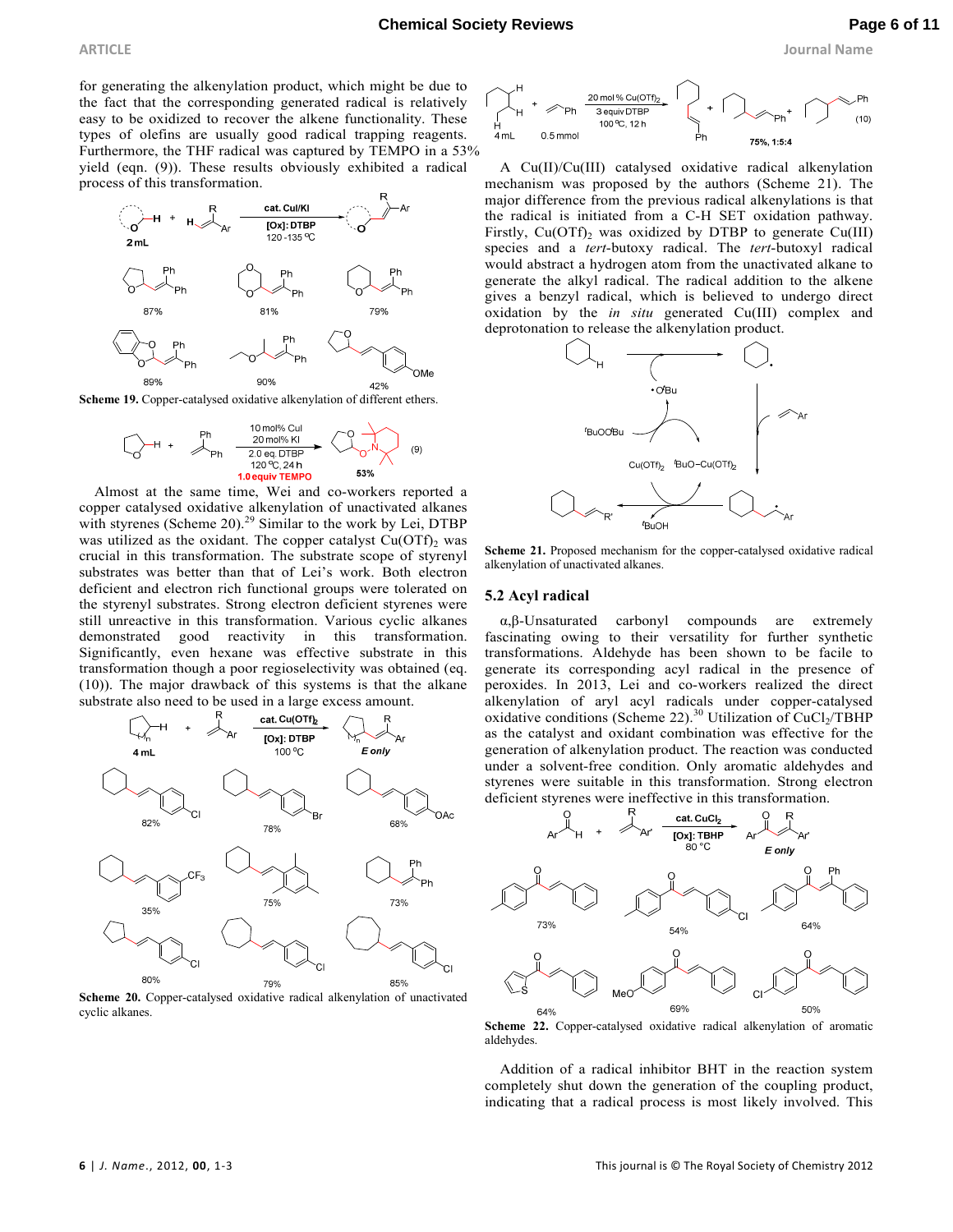**Journal Name ARTICLE** 

reaction was also proposed to go through an oxidative radical alkenylation pathway (Scheme 23). A Cu(I)/Cu(II) catalytic cycle was brought out by the authors. Firstly, TBHP is reduced by Cu(I) to generate a *tert*-butoxyl radical. Then an acyl radical can be generated after a hydrogen abstraction step by *tert*butoxyl radical. The following radical addition to styrene furnishes a benzyl radical. Finally, the benzyl radical is oxidized by the Cu(II) complex to afford the alkenylation product.



**Scheme 23.** Proposed mechanism for the copper-catalysed oxidative radical alkenylation of aldehydes.

#### **5.3 Trifluoromethyl radical**

It is known that electrophilic trifluoromethylation reagents  $(CF_3^+)$  can undergo single-electron-transfer (SET) reduction by a Cu(I) catalyst to generate trifluoromethyl radical. Alkyenyl C-H trifluoromethylation utilizing Togni's reagent as the  $CF_3$ radical precursor has been developed over the past years (Scheme  $24$ ).<sup>31, 32</sup> However, only electron deficient internal alkenes were suitable in these transformations. Alternatively,  $CF<sub>3</sub>$  radical could also be generated from the oxidation of nucleophilic trifluoromethylation reagents  $(CF_3)$  by oxidants. The oxidative trifluoromethylation of internal olefinic C-H bonds from TMSCF<sub>3</sub> though copper catalysed radical process was also achieved in this year (Scheme  $25$ ).<sup>33</sup>

**Scheme 24.** Copper-catalysed radical trifloruomethylation of internal alkenes from Togni's reagent.

$$
\text{TMSCF}_3 + \underbrace{SR^1 \text{ O}}_{R^1S} \underbrace{ \text{cat. Cu(OH)}_2 \text{M}, \text{10-Phen}}_{\text{Ag}_2\text{CO}_3,\text{KF}} \underbrace{SR^1 \text{ O}}_{R^1S} R^2
$$

**Scheme 25.** Copper-catalysed oxidative radical trifloruomethylation of internal alkenes from TMSCF<sub>3</sub>.

#### **5.4 Amidyl radical**

In 2013, Chemler and co-workers described a coppercatalysed direct alkenylation of amidyl radical. MnO<sub>2</sub> was used as the stoichiometric oxidant (Scheme  $26$ ).<sup>34</sup> Intermolecular reaction provided a method for the synthesis of enamines while the intramolecular reaction would furnish nitrogen containing heterocycles. The reaction showed rather limited substrate scope on the alkene substrates. The intermolecular reaction was mainly suitable for 1,1-diarylethylenes. Importantly, the existence of amidyl radical was proved by a radical clock experiment. The reaction with 1-phenylvinylcyclopropane gave a ring expansion product in a 33% yield (eqn. (11)). Thus, this reaction is most likely to proceed through an oxidative radical alkenylaton pathway.

Intermolecular







#### **5.5 Sulfoyl radical**

In 2011, Taniguchi reported a copper catalysed aerobic oxidative alkenylation of sodium sulfinates (Scheme 27).<sup>35</sup> Importantly, KI was used as an additive. Both styrenyl substrates and aliphatic olefins were suitable in this transformation. At the same time, both alkyl and aryl sodium sulfinates showed good reactivity in this transformation. This reaction provides a convenient approach for the preparation of alkenyl sulfoxides.



**Scheme 27.** Copper-catalysed aerobic oxidative radical alkenylation of sodium sulfinates.

Mechanistically, the reaction was believed to initiate from the copper-catalysed aerobic SET oxidation of sodium sulfinates. The generated sulfonyl radical would undergo radical addition to alkene to generate a carbon radical. The author thought that this carbon radical would be trapped by iodine radical generated from the oxidation of iodide. At last, a HI elimination step furnishes the alkenylation product (Scheme 28).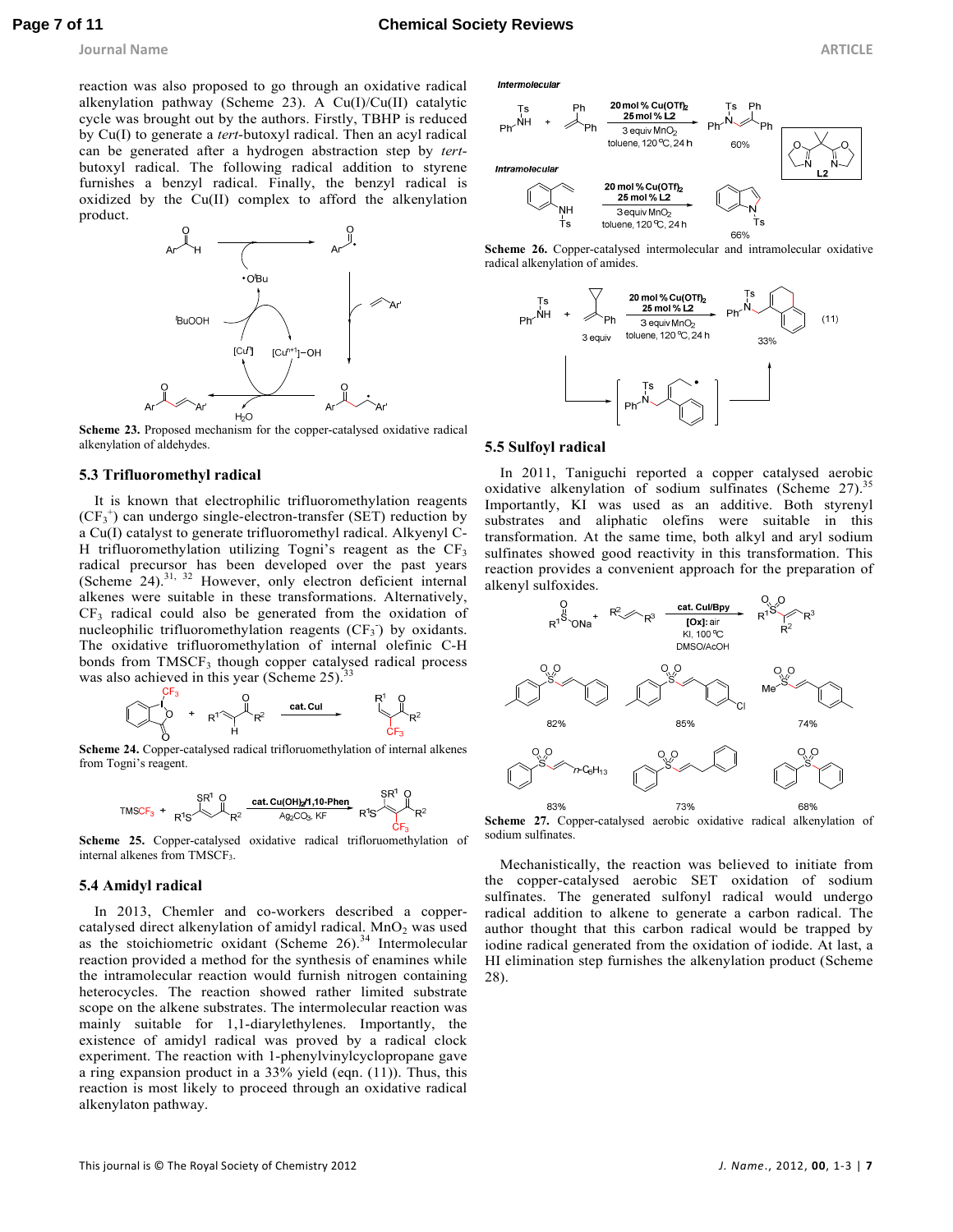

**Scheme 28.** Proposed mechanism for the Copper-catalysed aerobic oxidative radical alkenylation of sodium sulfinates.

#### **6. Other radical alkenylations**

Nowadays, more and more transition metal involved and transition metal free systems have been developed to achieve the alkenylation of certain radicals. Among these studies, different radical elimination protocols were discovered for the alkenyl functionality. Importantly, catalysis systems including photoredox catalysis and small molecular catalysis show great potential in radical alkenylation reaction. These reaction protocols open a door for further expanding the scope of radical alkenylation reactions. Herein, we would like to have a brief discussion on these new findings.

#### **6.1 Mn mediated radical alkenylation**

In 2010, Zhang and Zhou reported a Mn(OAc)<sub>3</sub>-promoted phosphonations of internal alkenes (Scheme 29). $36$  Under the oxidation of Mn(OAc)<sub>3</sub>, dialkylphosphonyl radical could be generated from dialkylphosphite. Since dialkylphosphonyl radicals are electrophilic and the  $\alpha$ -position of the arylalkene has a high electron density, they envisioned that the reaction selectivity might be improved if an electronwithdrawing group was attached to the  $\alpha$ -position of the arylalkene. The authors also discovered that ceric ammonium nitrate (CAN) could be used as an alternative oxidant for  $Mn(OAc)$ <sub>3</sub> in this transformation, which supported the single electron transfer in the reaction processes. Recently, the Mn-mediated radical alkenylation strategy has also been applied to a Csp<sup>2</sup>-H radical trifluoromethylation of coumarins.<sup>37</sup>  $CF_3$  radical can be generated from  $NaSO_2CF_3$  through the oxidation by  $Mn(OAc)_3$ . In both processes, the alkenyl functionality recovery is believed to come from the direct oxidation of the generated radical by  $Mn(OAc)<sub>3</sub>$ .



**Scheme 29.** Manganese-mediated radical alkenylation.

#### **6.2 Visible-light photocatalytic radical alkenylation**

In recent years, the photo-chemistry has drawn many chemists' attention and then many reactions have been accomplished with the help of photocatalyst.<sup>38</sup> The reactions often start with the excitation of the photocatalyst by visible light, which has a high oxidation ability and can serve as the oxidant to get only one electron from the reagents. Visible-light photocatalysis is now believed to be an environmentally friendly alternative choice for simple transition metal catalysis.

In 2012, Zhang and co-workers utilized a photocatalyst system to accomplish the intramolecular oxidative C-N bond formation for preparing *N*-arylindoles from styrenyl anilines (Scheme 30).<sup>39</sup> [Ru(bpz)<sub>3</sub>](PF<sub>6</sub>)<sub>2</sub> was used as the protocatalyst and  $O_2$  was utilized as terminal oxidant in this transformation. A number of alkenes containing various functional groups were applied with moderate to good yields.



**Scheme 30** Intramolecular radical alkenylation for the synthesis of indoles through visible-light photocatalysis.

At the same year, the direct trifluoromethylation of alkenes with high regioselectivity was developed by employing visible light photoredox catalysis with  $CF_3I$ ,  $Ru(Phen)_3Cl_2$  and DBU (Scheme 31).<sup>40</sup> The mild reaction conditions allowed trifluoromethylation of alkenes containing a wide range of functional groups, including unprotected alcohol, aldehyde, ketone, ester, carbamate, amide, silyl ether, sulfonates, and aryl halides such as aryl bromide and aryl chloride. Notably, aromatic systems appeared to be inactive under the reaction conditions. Mechanistically, the reaction was believed to proceed through an ATRA pathway.<sup>41</sup> A HI elimination of the iodotrifluruomethylation product with the help of the base DBU was the key step for alkenylation. More recently, Cho and coworkers introduced the visible light-induced process to the direct olefinic difluoroalkylation reactions (Scheme 32).<sup>42</sup> With  $fac-[Ir(ppy)_3]$  as the photocatalyst, both aliphatic and aromatic olefins could afford corresponding alkenylation products with



**Scheme 31** Visible-light photocatalytic radical alkenylation with CF<sub>3</sub>I.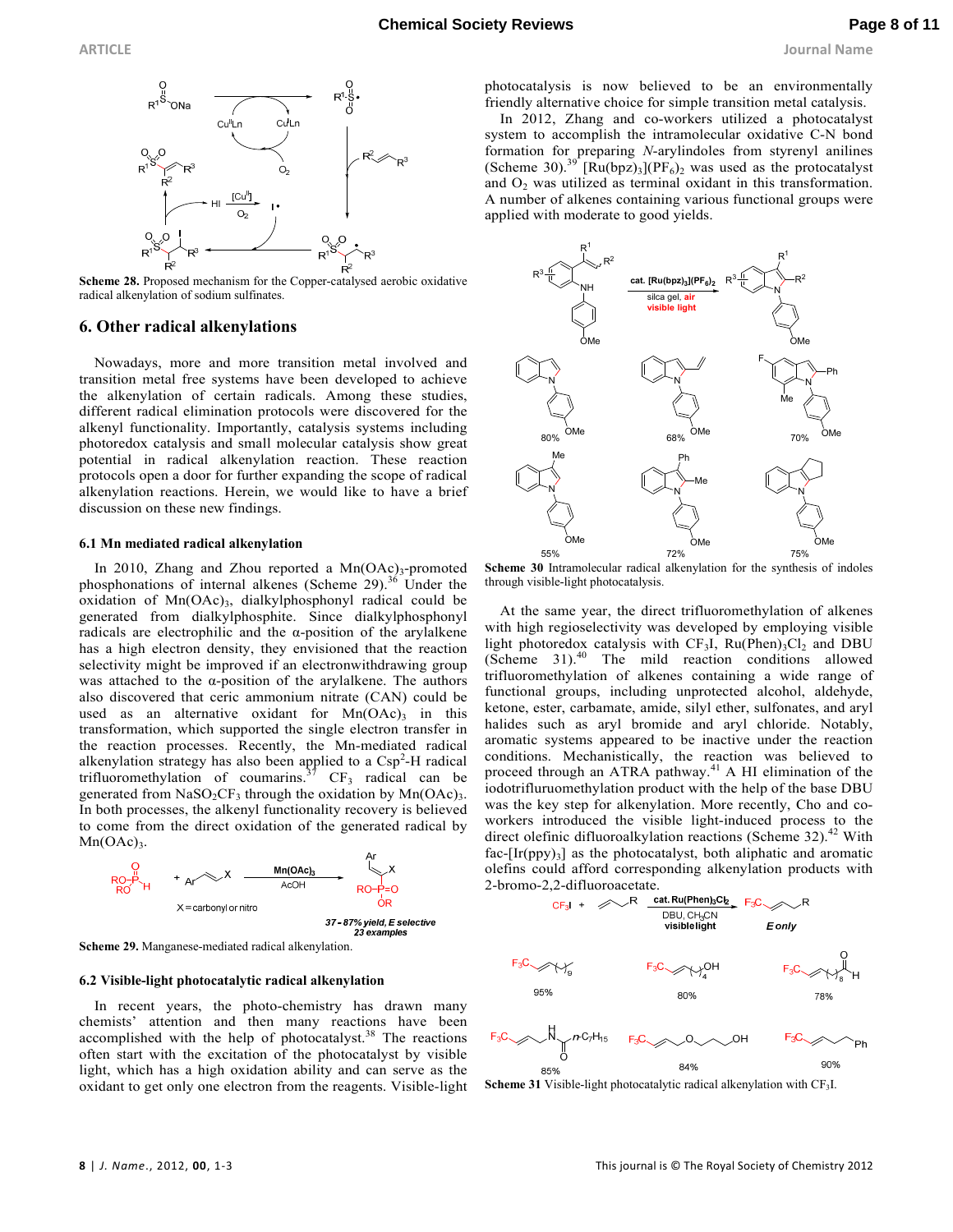**Journal Name ARTICLE** 



**Scheme 32** Visible-light photocatalytic radical alkenylation with 2-bromo-2,2-difluoroacetate.

As an alternative catalysis system to nickel and copper, Lei and co-workers also introduced the visible-light photocatalytic system to the radical alkenylation of various α-carbonyl alkyl bromides and benzyl bromides to furnish  $\alpha$ -vinyl carbonyls and allylbenzene derivatives through the use of  $[Ru(bpy)_3Cl_2]$  and  $[Ir(ppy)_3]$  as photocatalysts (Scheme 33).<sup>43</sup> This transformation is regiospecific and can tolerate primary, secondary, and even tertiary alkyl halides that bear β-hydrides. Electron deficient styrenes were also unsuitable in this transformation.



**Scheme 33.** Visible-light photocatalytic radical alkenylation of α-carbonyl alkyl halides and benzyl halides.

#### **6.3 TEMPO as the catalyst**

In 2013, Maiti and co-workers demenstrated that silver nitrite (AgNO<sup>2</sup> ) along with TEMPO could promote the regioselective nitration with a broad range of olefins (Scheme 34). <sup>44</sup> Aromatic and aliphatic olefins of different complexity could all be applied in the reaction. Both mono-substituted and disubstituted alkene showed good results in this transformation. An excellent functional group tolerance on the alkene substrates was also observed. Specifically, all these reactions exclusively formed (*E*)-nitro product in moderate to good yields. Among the radical alkenylation reactions developed, this reaction has demonstrated the broadest substrate scope up to now.



Scheme 34. Radical alkenylation with AgNO<sub>2</sub> and TEMPO to synthesize nitroolefins.

A plausible mechanism for the highly efficient radical alkenylation reaction was shown in Scheme 35. Firstly, nitro radical might be generated from AgNO<sub>2</sub>, which would undergo facile radical addition to afford a carbon-centered radical. TEMPO played a crucial role in the regeneration of the alkenyl functionality. The author provided two possible pathways for the generation of nitroolefin. TEMPO would either capture the carbon centered radical or directly abstract a hydrogen atom in the next step. Overall, both of the pathways led to the generation of TEMPOH which would be oxidized by Ag(I) complexes to regenerate TEMPO.



**Scheme 35.** Proposed mechanism for the radical alkenylation with AgNO<sub>2</sub> and TEMPO to synthesize nitroolefins.

In the same year, the same group made improvements to the nitration by the replacement of the  $AgNO<sub>2</sub>$  with other cheaper reagents. Under aerobic condition, Fe(NO<sub>3</sub>)<sub>3</sub><sup>45</sup> and <sup>*t*</sup>BuONO<sup>46</sup> were subsequently applied as the nitro radical source for the synthesis of nitroolefins (Scheme 36). TEMPO used as the catalyst is believed to be the key for the success of the reactions.





**Scheme 37** Radical alkenylation with Fe(NO<sub>3</sub>)<sub>3</sub> and *'BuONO* to synthesize nitroolefins.

#### **6.4 Iodine as the catalyst**

Sulfonyl hydrazides have been shown to generate their corresponding sulfonyl radicals under oxidative conditions. In 2014, Lei and co-workers described an iodide-catalysed radical alkenylation of sulfonyl hydrazides (Scheme  $37$ ).<sup>47</sup> KI in combination with TBHP was found to be an effective oxidation system for the selective radical alkenylation. This reaction demonstrated a good functional group tolerance on both sulfonyl hydrazides and styrenes. Importantly, electron deficient styrenes were well tolerated. Significantly, even acrylates could afford the alkenylation product at a higher temperature.



83% 79% 69% (80 °C) **Scheme 37.** Selected examples of iodine-catalysed oxidative alkenylation of sulfonyl hydrazides.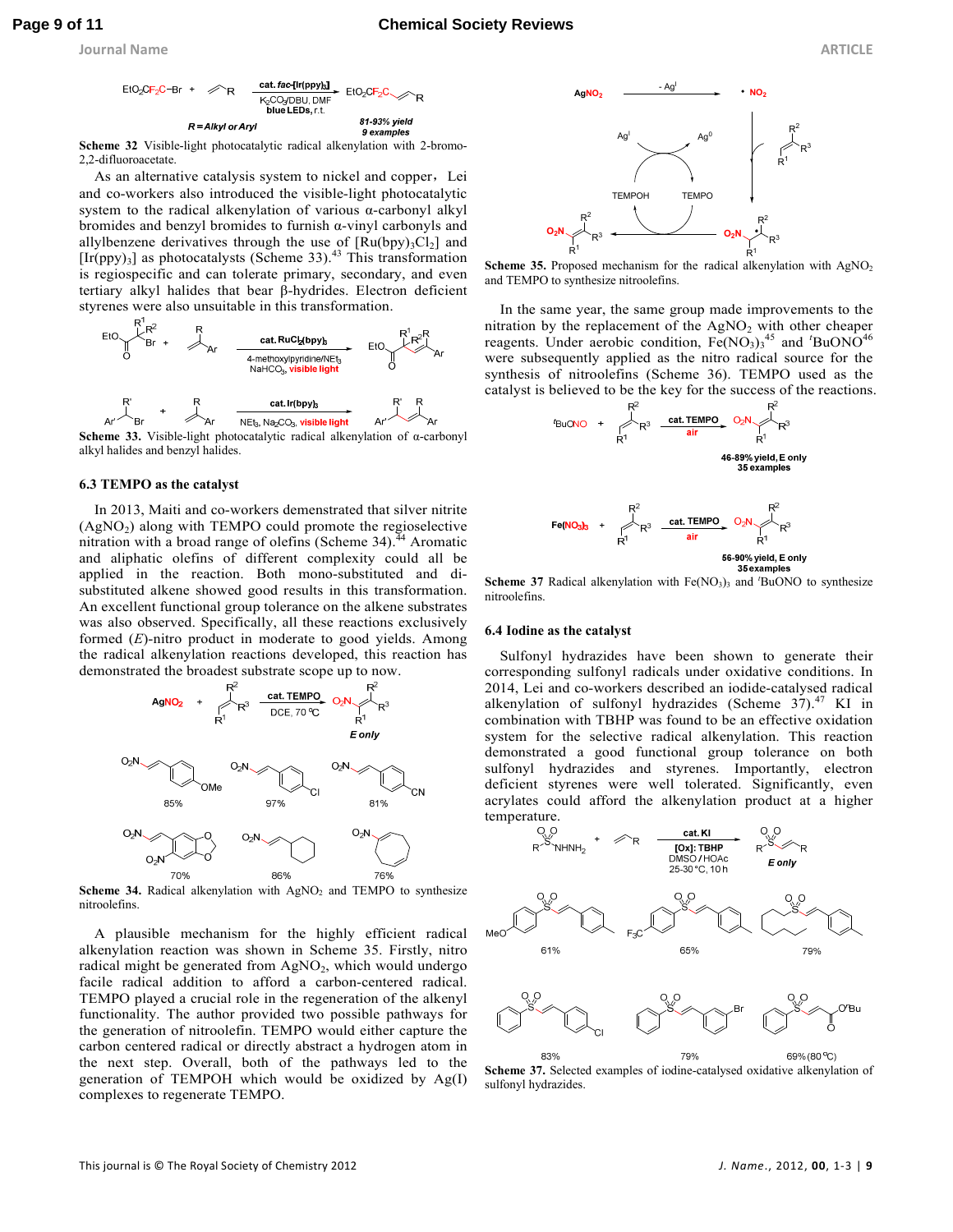**ARTICLE Journal Name**

Interestingly, an iodosulfonylation product was obtained instead of the desired alkenylation product at the standard condition when 1-octene was applied as the substrate (eqn. 12 at 30  $^{\circ}$ C). When the reaction temperature was raised up to 110  $\rm{^oC}$ , the alkenylation product was obtained as the only product (eqn. 12 at 110  $^{\circ}$ C). These results indicated that C–I bond formation was involved in the alkenylation processes.

Therefore, a plausible mechanism is illustrated in Scheme 38. Sulfonyl radical is generated by the oxidation of sulfonyl hydrazide with TBHP, followed by radical addition to olefin to afford a new carbon centered radical. Next, this radical is captured by  $I_2$  to afford an iodosulfonylation intermediate. Further elimination of HI gives the final product.



**Scheme 38.** Proposed mechanism of iodine-catalysed oxidative alkenylation of sulfonyl hydrazides.

#### **6.5 KO***<sup>t</sup>***Bu as the mediator**

In 2011, Shi and co-workers described a KO*<sup>t</sup>*Bu-promoted cross-coupling between aryl halides and 1,1-diphenylethylene (Scheme  $39$ ).<sup>48</sup> No transition metal was used in this reaction system. Catalytic amount of a phenanthroline derivative was found to be crucial in the reaction system. Benzene was chosen as the solvent. Unfortunately, this reaction system was mainly able to deal with 1,1-diphenylethylenes.



**Scheme 39**. KO*<sup>t</sup>*Bu-promoted alkenylation of aryl halides with styrenes

In the same year, Shirakawa and Hayashi reported a similar KO*<sup>t</sup>*Bu promoted Mizoroki–Heck reaction of aryl halides with styrenes (Scheme 40). $49$  Different from the work by Shi, no dinitrogen ligand was needed. The solvent DMF was crucial in this transformation. Addition of catalytic amount of ethanol was beneficial for improving the yield of the desired product. Aryl and heteroaryl iodides were both suitable in this transformation. Phenyl iodides bearing electron-withdrawing groups could not give the desired products. Simple *p*-tolyl bromide or chloride could not furnish the alkenylation product while substitution by a conjugating group enhanced the reactivity of aryl bromides and chlorides. This reaction also demonstrated similar substrate limitations on styrenyl substrates. Electron deficient styrenes were unreactive in this reaction. Moreover, the reaction of alkyl-substituted alkenes, acrylic acid

derivatives, or vinyl ethers did not give synthetically significant yields of products.



**Scheme 40.** KO*<sup>t</sup>*Bu-promoted alkenylation of aryl halides with styrenes.



Mechanistically, the reaction of *p*-tolyl iodide with αcyclopropylstyrene gave a mixture of ring opening product (eqn. (14)). This result supports the reaction pathway that includes addition of aryl radicals to styrenes. One plausible reaction pathway is shown in Scheme 41. Firstly, single electron transfer between aryl iodide and *<sup>t</sup>*BuOK gives the radical anion [Ar-X]<sup>•</sup> and a *tert*-butoxyl radical. The radical anion subsequently releases a halide anion to generate an aryl radical. Following radical addition to styrenes will generate a benzyl radical, which will then be oxidized to afford the alkenylation product with the help of the *in situ* generated *tert*butoxyl radical.



**Scheme 41.** Proposed mechanism for KO*<sup>t</sup>*Bu-promoted alkenylation of aryl halides with styrenes.

#### **7. Conclusions**

During the last decade, significant advances were made in the area of direct olefinic C-H functionalization through radical processes. Various radicals including both carbon-centered radicals and heteroatom-centered radicals have been applied in radical alkenylation reactions. Radical alkenylation offers an opportunity for the construction of substituted alkenes from readily available materials. The radicals in those reactions can be generated from organic halides, organometallic compounds